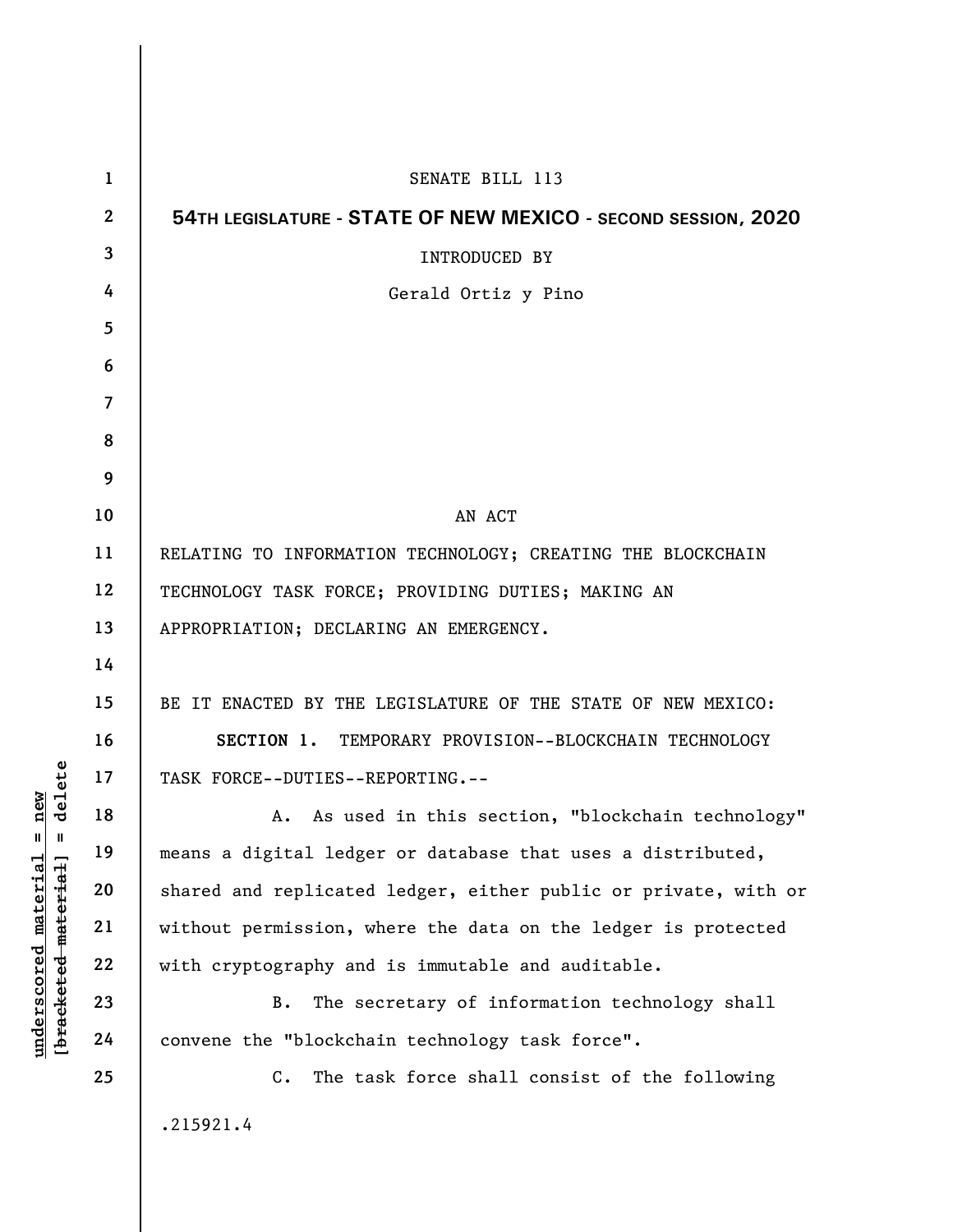**1 2 3 4 5 6 7 8 9 10 11 12 13 14 15 16 17 18 19 20 21 22 23 24 25**  individuals or their designees: (1) the secretary of information technology, who shall chair the task force; (2) the secretary of economic development; (3) the attorney general; (4) the secretary of state; (5) the secretary of workforce solutions; (6) the secretary of general services; (7) the secretary of health; (8) the director of the financial institutions division of the regulation and licensing department; (9) the director of the securities division of the regulation and licensing department; and (10) members appointed by the secretary of information technology, including at least one representative: (a) from the banking industry; (b) from a public post-secondary educational institution operating in the state with expertise in business and economics; (c) from a labor organization; (d) from a business actively engaged in the development or use of blockchain technology; (e) from Los Alamos national laboratory; (f) from Sandia national laboratories; (g) with expertise in logistics .215921.4  $- 2 -$ 

**underscored material = new [bracketed material] = delete**

 $\frac{1}{2}$  intereted material = delete  $underscored material = new$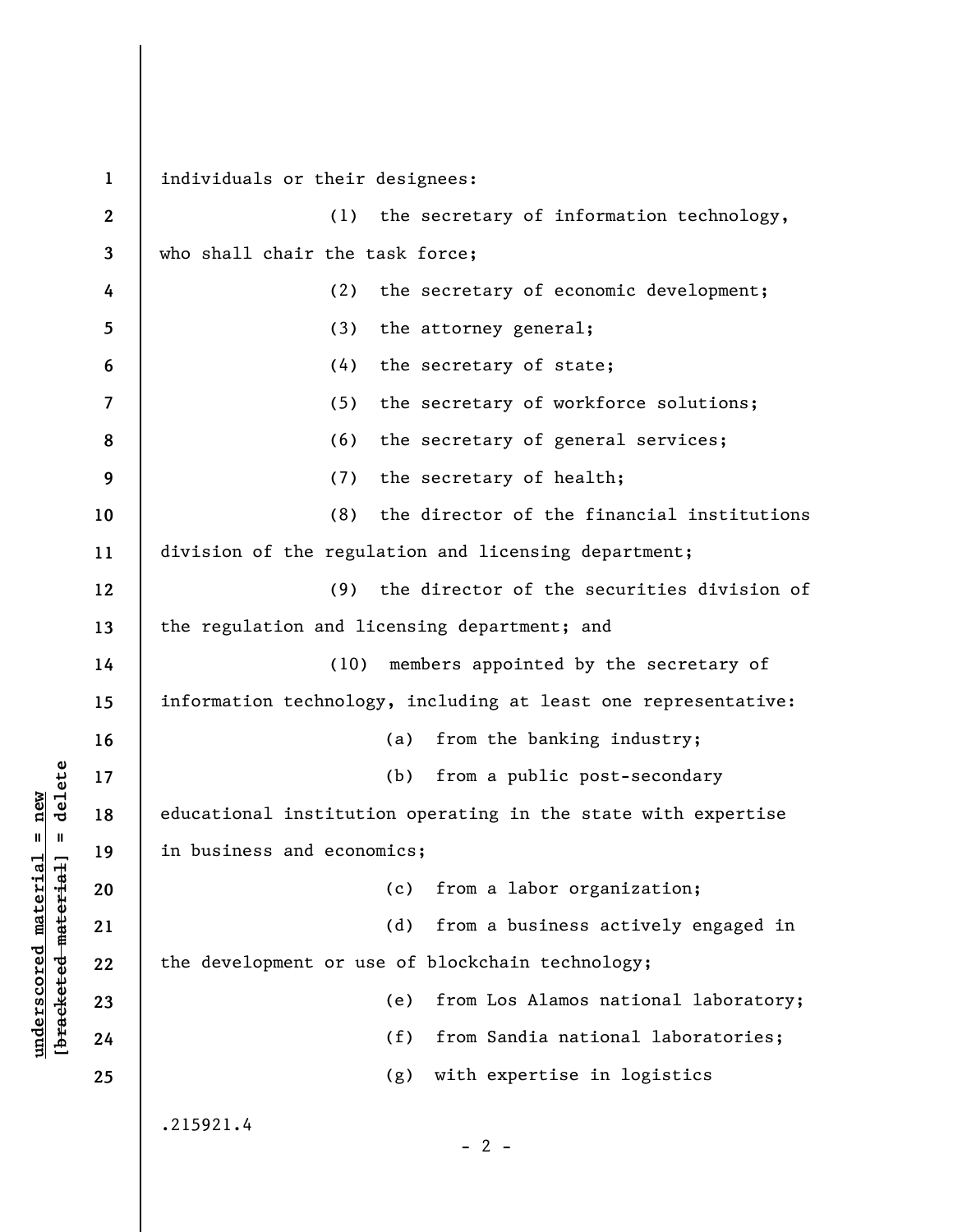**1 2 3 4 5 6 7 8 9 10 11 12 13 14 15 16 17 18 19 20 21 22 23 24 25**  management; and (h) with expertise in any other relevant area as the secretary of information technology deems appropriate. D. The task force shall examine the possible social and economic benefits and risks to the residents of the state associated with the use of blockchain technology in both the public and private sectors, including: (1) the potential disruption to industries and the impact on the public sector workforce; (2) the feasibility of using blockchain technology for managing government records or delivery of services; (3) the advisability of creating limited exceptions to state securities laws to encourage the responsible development of blockchain-based funding tools for economic development; (4) the advisability of amending laws to allow the use of blockchain technology in the transaction of business in the state, including contracting, business formation and governance, recordkeeping, reporting, asset transfer and security requirements; (5) the current and potential impact on existing businesses and industries related to the use of blockchain technologies; .215921.4

**underscored material = new [bracketed material] = delete**

 $\frac{1}{2}$  intereted material = delete  $underscored material = new$ 

 $-3 -$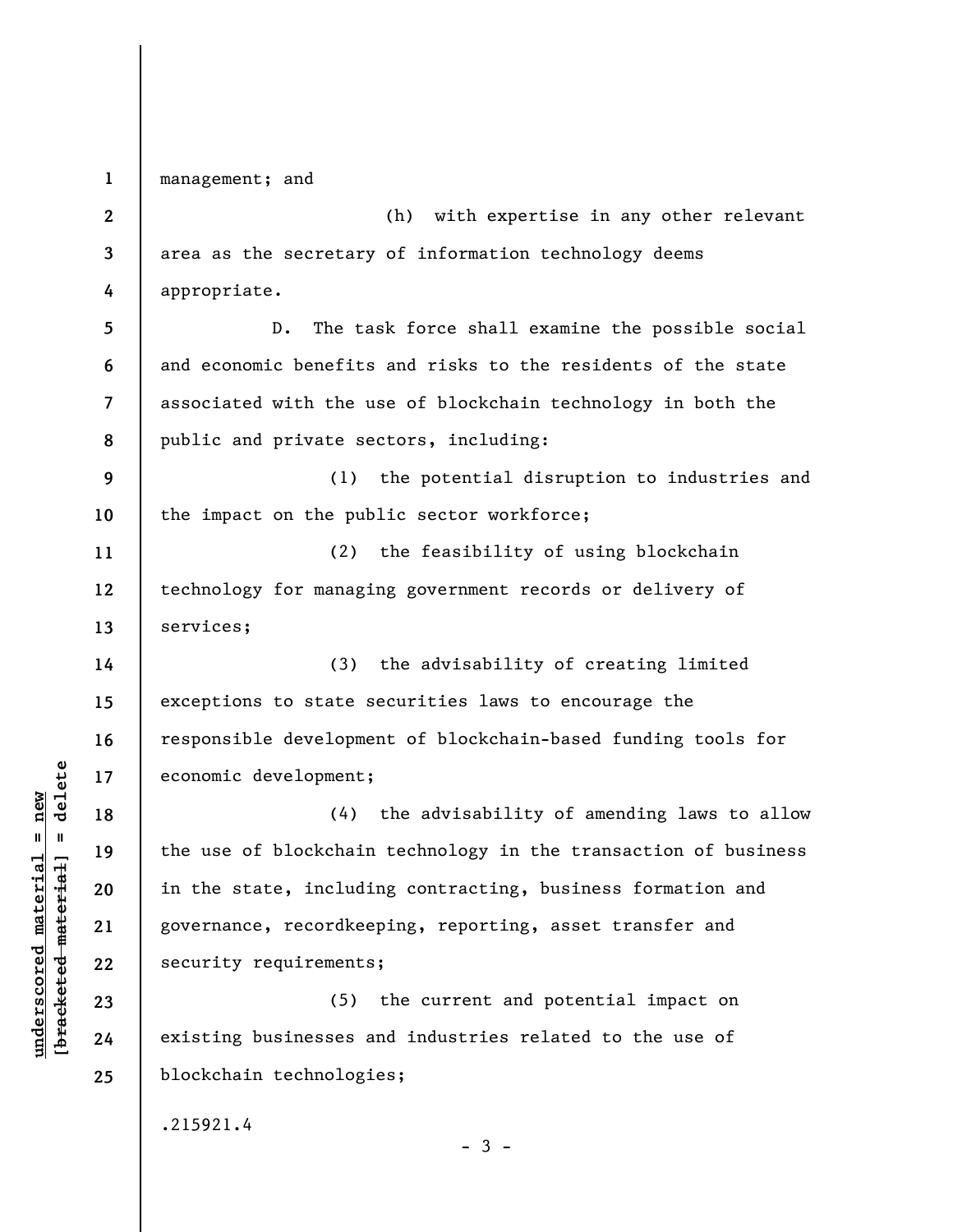(6) the current and potential creation of new jobs and the displacement of existing jobs related to the use of blockchain technologies in both the public and private sectors; and

**5 6 7**  (7) any other related topic that the task force may choose to examine in relation to blockchain technology.

**8 9 10 11**  E. The task force shall report its findings and recommendations to the interim legislative committee dealing with economic and rural development issues by September 1, 2021.

F. Vacancies by members of the task force appointed by the secretary of information technology shall be filled by appointment by the secretary of information technology.

G. Task force members appointed by the secretary of information technology may receive per diem and mileage as provided for non-salaried public officers in the Per Diem and Mileage Act and shall receive no other compensation, perquisite or allowance.

H. The blockchain technology task force is terminated on October 1, 2021.

**SECTION 2.** APPROPRIATION.--Fifty thousand dollars (\$50,000) is appropriated from the general fund to the department of information technology for expenditure in fiscal years 2020 through 2022 to pay expenses of the blockchain .215921.4

- 4 -

 $b$ racketed material] = delete **[bracketed material] = delete**  $underscored material = new$ **underscored material = new**

**1** 

**2** 

**3** 

**4** 

**12** 

**13** 

**14** 

**15** 

**16** 

**17** 

**18** 

**19** 

**20** 

**21** 

**22** 

**23** 

**24** 

**25**